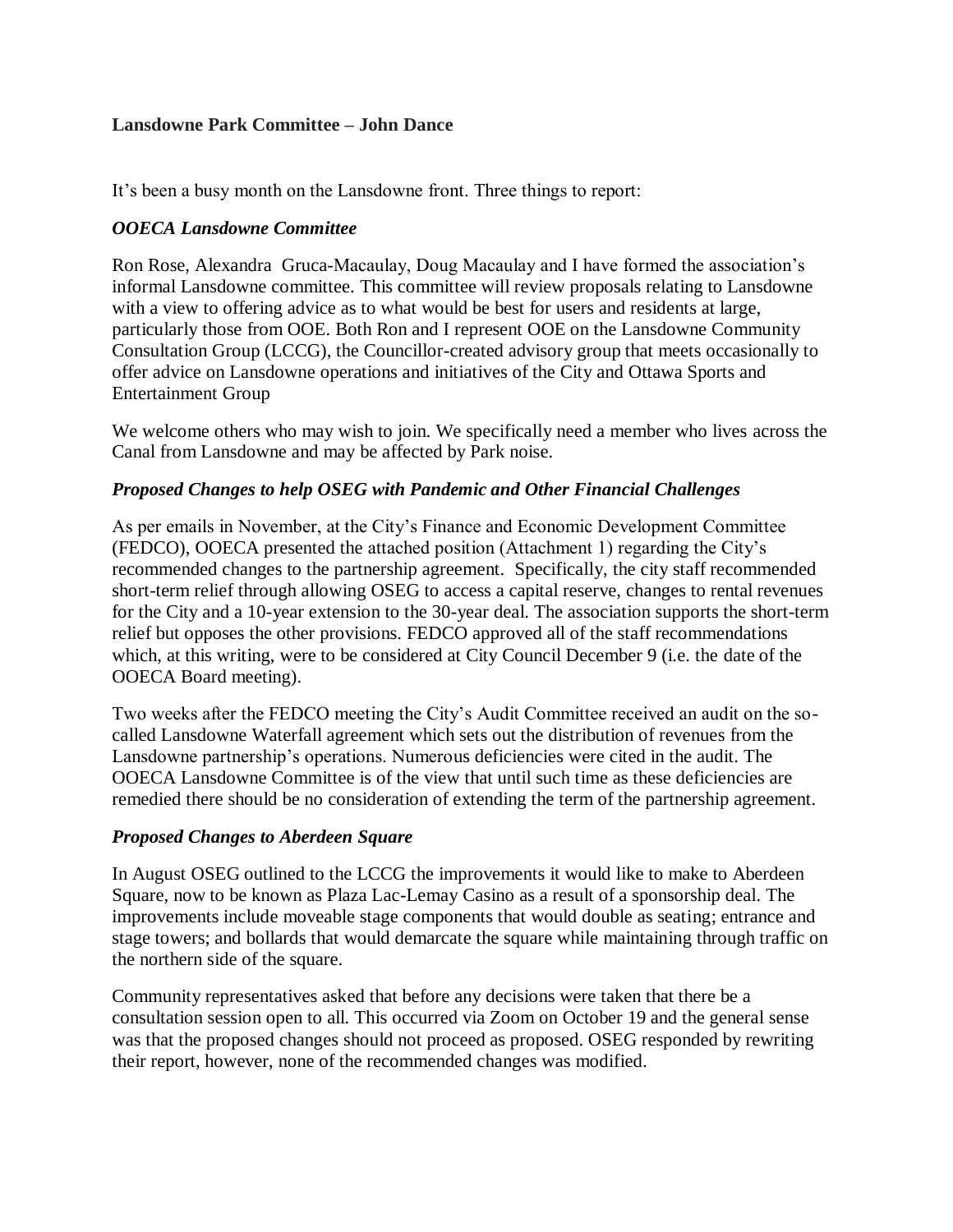The rewritten report was discussed at a meeting of LCCG November 30 and OSEG was adamant that they did not want to change their plans. Councillor Shawn Menard requested that the plans be changed to reflect the consultation, including that the stage be smaller, the towers be scaled down, and electricity be installed to allow events, and permanent seating be created. OSEG responded to this request that the proposed changes had already been agreed to by Casino Lac-Lemay and the Ontario Heritage Trust and if they didn't proceed as proposed it's possible the Casino wouldn't provide the funding for the changes. Ron and I have written to Councillor Menard expressing support for the changes he proposed (Attachment 2). So we'll see what happens next.

### **Attachment 1**

# **OOECA Presentation to FEDCO, November 12, 2020**

We support the thoughtful position of GCA [below] as outlined many hours ago by June Creelman.

Most of us - residents, businesses, and City staff - can agree on two things: these are tough days and Lansdowne is a very important park for all Ottawans

But what has been thrust upon us with very short notice and no consultation are recommendations to extend for a decade a massive OSEG subsidy in the form of free rent in the heart of Ottawa. I suspect that a lot of non-millionaire Ottawans would also like to have free rent for 40 years.

The basis for staff's recommendations seems to be that the extension would save the City from having to operate the stadium and arena.

Yet no investigation has been done to see what other options exist to manage the stadium and arena after the end of the 30 year deal.

What's before FEDCO is evidence that the deal approved in 2012 is a bad deal.

Taxpayers were led to believe the massive investment by the city would result in a fully restored stadium and arena and that the City would receive a real financial return on its investment. Both appear to be false.

Yes, allow OSEG short-term relief in this difficult pandemic period through use of the capital reserve but, at this point, don't give away the arena and stadium for another 10 years and don't make the rental arrangements even more favorable to OSEG.

One final point: The city and OSEG should better engage with neighbouring communities.

- We had no heads-up on the recommendations before you
- Proposed improvements to Aberdeen Square have had inadequate consultation
- There was no consultation on the renaming of Aberdeen Square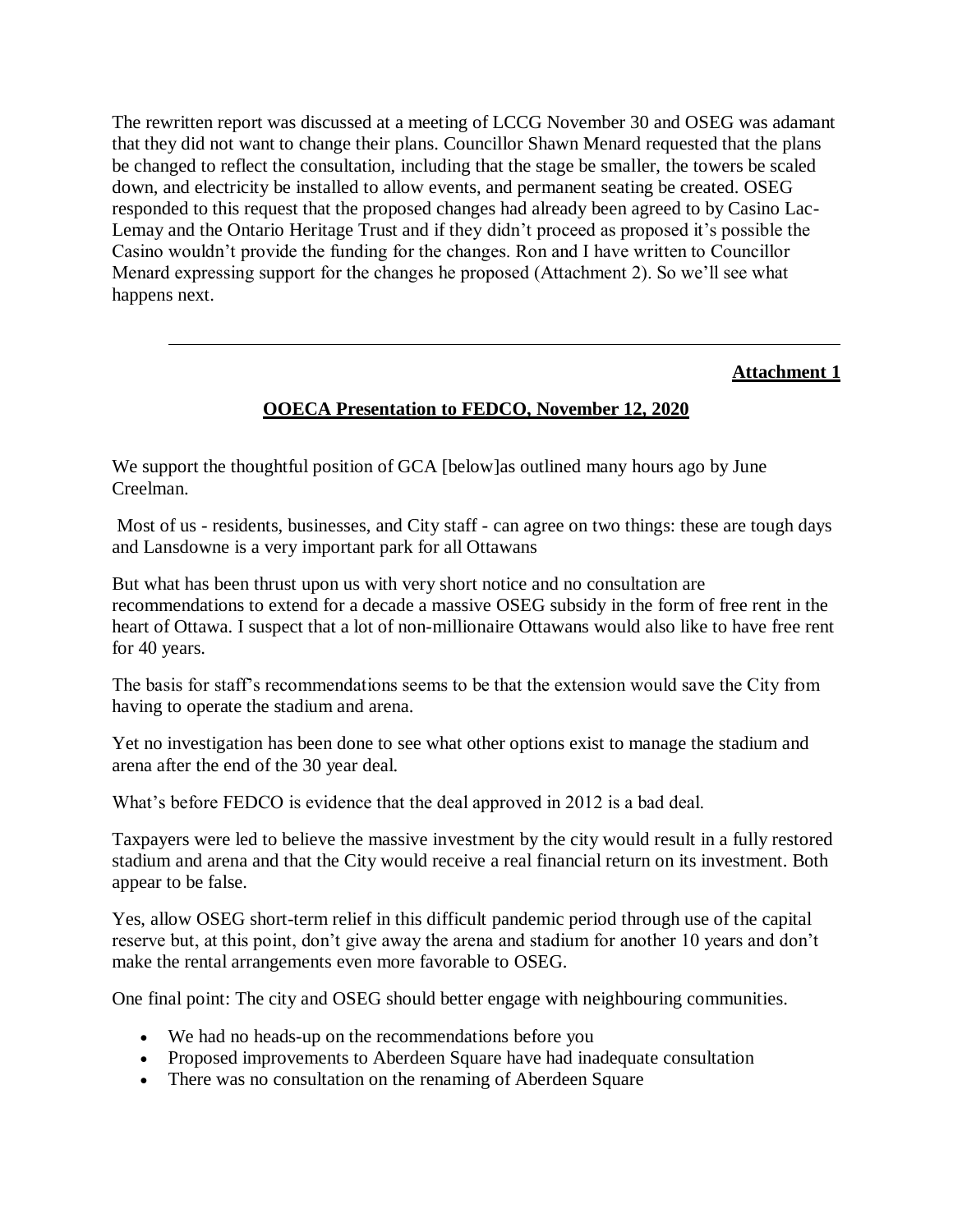- Last year at this time there was a rushed, no-consultation proposal before FEDCO to give OSEG control over the urban park portion of Lansdowne.
- There has been no community engagement with the strategic review that OSEG has had underway for more than a year.

This is no way to run a park or a city. Let's have some good governance.

**\_\_\_\_\_\_\_\_\_\_\_\_\_\_\_\_\_\_\_\_\_\_\_\_\_\_\_\_\_\_\_\_\_\_\_\_\_\_\_\_\_\_\_\_\_\_\_\_\_\_\_\_\_\_\_\_\_\_\_\_\_\_**

# **Glebe Community Association Position**

Whereas:

\* Lansdowne is one of Ottawa's most important public spaces and is well used by residents of the neighbourhood and the city as a whole.

\* A 30-year private public partnership agreement was signed in 2012 setting out financial and operating arrangements for the site; this agreement still has 22 years left in it.

\* The City has invested \$210 Million in Lansdowne, which is more capital than OSEG has contributed. The City has also provided publicly-owned land for virtually free rather than charging market value rents.

\* OSEG's operations were in financial difficulty pre-COVID, and have never achieved expectations.

\* COVID has hit Lansdowne particularly hard since mass gatherings and sporting events are cancelled indefinitely.

\* Eight years into the 30-year agreement, OSEG approached the City asking for financial assistance and changes to the terms of the agreement.

\* The City has prepared a report recommending short and long-term assistance for OSEG, including changes to the terms of the agreement and an extension for 10 years.

\* The City report is incomplete and does not contained detailed financial analysis, a business plan or analysis of the financial implications for taxpayers over the long term.

\* The City has had no return on its investment on its equity investment and the proposed changes to the agreement further weaken any potential benefit to the city and taxpayers, while increasing profits for OSEG.

\* Audits of the Lansdowne Partnership Plan are underway and have not been completed.

\* Many other businesses and non-profits in Ottawa, working in similar spheres, are in financial difficulty due to COVID, and are not receiving City financial support.

Be it resolved that the GCA: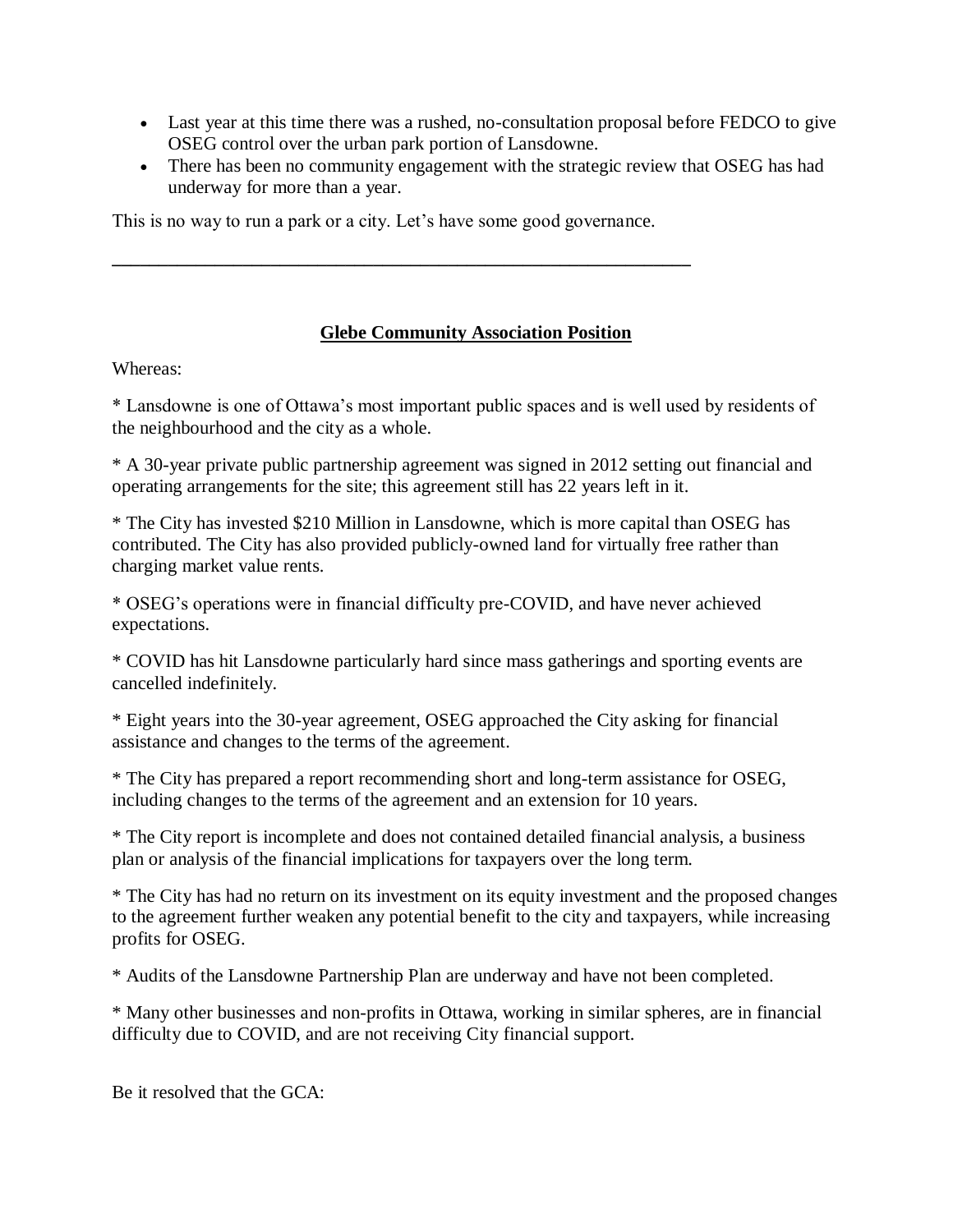\* Supports emergency short-term financial assistance for OSEG such as a loan, a city guarantee on a loan or, access to the reserve fund, whichever option has less financial risk for City taxpayers.

\* Encourages the City to provide similar emergency short-term financial assistance to other city partners and to sports, retail and entertainment venues across the City

\* Recommends that as a condition for the emergency short-term financial support, OSEG be required to make a legal commitment to keep its sports teams at Lansdowne beyond 2021 (as stated in the current agreement) until at least 2025

\* Opposes any long-term changes to the current Lansdowne Partnership Agreement until after City Audits are completed, and made public, in a post-COVID environment when the long-term situation is better understood.

\* Recommends that any changes to the LPP long-term agreement be undertaken through a rigorous and public planning process based on full financial transparency, including the audited financial reports of the sub-components of the LPP master agreement, an evaluation by a thirdparty, a detailed business plan, public consultations and the involvement of a public advisory committee with representatives of neighbouring communities as full partners at the table.

\*Believes strongly that changes to the LPP, if any, should not be driven by short-term circumstances, but need to made in the interests of a better and more successful Lansdowne that works for the public good in the long-term.

Attachment 2

### **Email: Follow-up to Lansdowne Community Consultation Group meeting of November 30, 2020 - Improvements to Aberdeen Square / Casino Lac-Lemay Plaza**

Tue, Dec 1, 6:58 PM (13 hours ago)

to councillor, Mark, ottawa, Ron, Richard, Jonathan, gca, June, Bob, bcc: Lorne, bcc: Alexandra, bcc: Doug

Dear Councillor Shawn Menard, Mark Goudie and Dan Chenier:

We wish to express our support for the compromise position that Councillor Menard proposed at yesterday's meeting of the Lansdowne Community Consultation Group regarding improvements to Aberdeen Square.

Despite the public consultation of October 19, 2020, OSEG has not substantially changed its proposed plan for improvements.